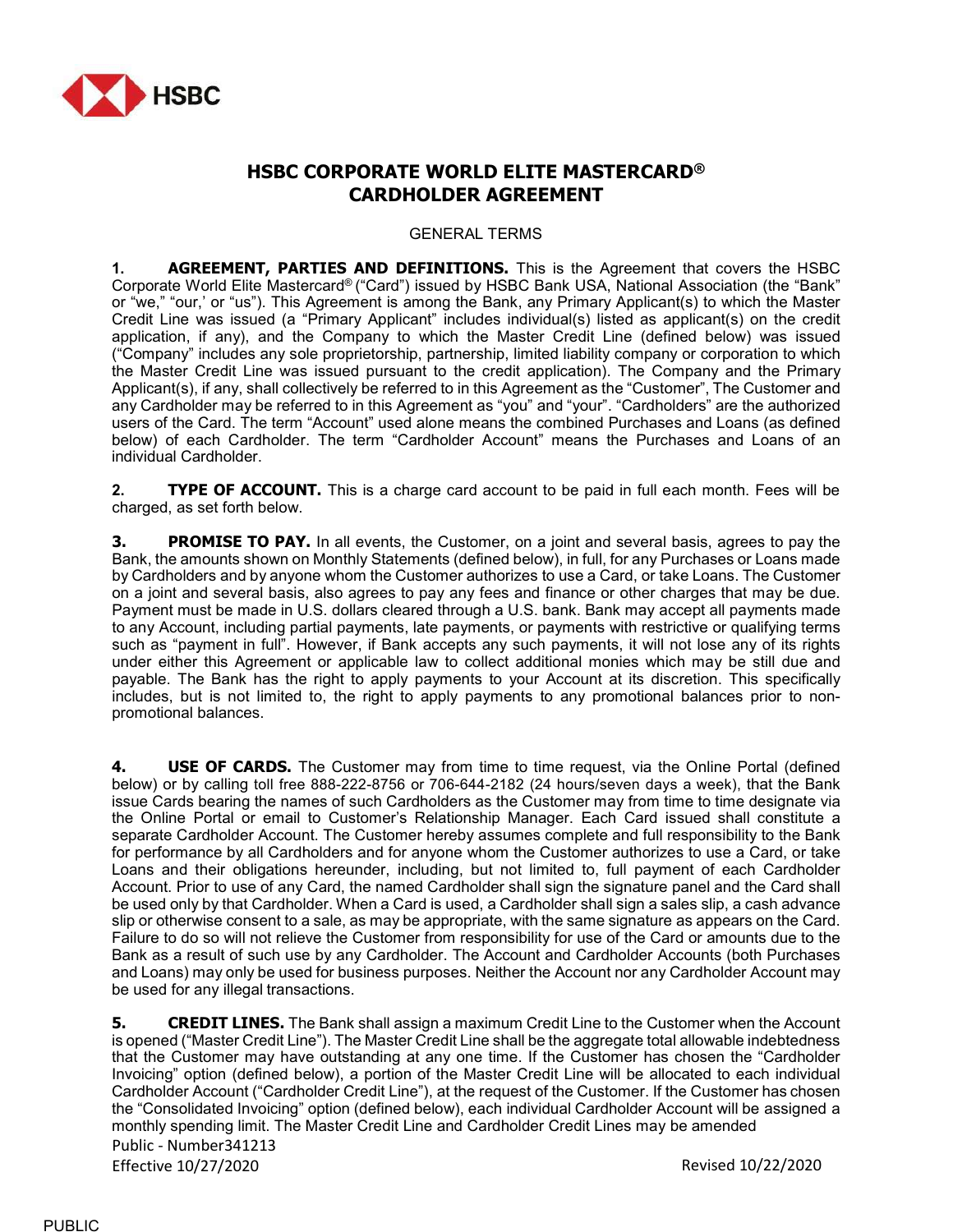(increased or decreased) from time to time by the Bank, based on requests of the Customer or in the sole discretion of the Bank. The Customer agrees not to permit a Cardholder to make a Purchase or obtain a Loan which would exceed the maximum Cardholder Credit Line for such Cardholder, or the maximum Master Credit Line then in effect. If a Cardholder Credit Line or Master Credit Line is exceeded, the Customer shall pay the Bank the amount of such excess, plus any related charges which may apply.

**6. PURCHASES.** The Cardholders can use their Cards to purchase goods and services from any merchant who honors the Cards issued. We will add the amount of any Purchases to the Purchases portion of the Cardholder Account and Account statements. See below for Purchase Terms.

**7.** LOANS. Cardholders may, at the discretion of the Bank and unless restricted by the Customer, obtain Loans: (i) by using the Card to get a Cash Advance (defined below) at any financial institution displaying a network symbol that appears on the Card; (ii) by using the Card in an electronic facility that has loan capability and accepts the Card (commonly referred to as an Automated Teller Machine or "ATM"); or (iii) by any other available electronic/telephonic method. The amount of any such Loan will be added to the Loans portion of the Cardholder Account and Account statements. See below for Loan Terms. When a Cardholder uses a Card in an ATM that accepts the Card, the Cardholder may receive a receipt showing the details of the transaction. That receipt will be written evidence of the transaction. Any transaction made at an ATM will be completed when it is posted to the Cardholder Account.

8. CHANGING THIS AGREEMENT. The Bank can change this Agreement at any time with notice to you. For instance, the Bank can change the fees or charges or the way we compute them. The Bank will notify you as to the effective date of the terms of any such changes. Any use of a Card after the effective date of the changes will constitute your acceptance of such changes. If you do not accept the changes, you must terminate the Account, as specified in Section 9, below,

**9. TERMINATION OF THE ACCOUNT.** The Bank may terminate this Account at any time, for any reason including, but not limited, for non-payment or improper use. You may also terminate the Account(s) by giving notice that is accepted and acknowledged by the Bank. If any Account is terminated, the Customer must pay any balance owed to us, including any amount(s) not yet billed, in full. On termination, you must also return or destroy all Cards the Bank provided to you. You will continue to be responsible for any Purchases or Loans made with any of the Cards by any Cardholder or by someone authorized by the Cardholder to use the Card(s).

**10. UNAUTHORIZED USE.** You will not be liable for unauthorized charges with your Card after you notify us of the loss, theft or possible unauthorized use of the Card. To notify us: call toll free 888-222-8756 or 706-644-2182 (24 hours/seven days a week), or open a disputed charge case on the Online Portal. It remains your responsibility to make sure that only those you authorize use the Card(s) and that you get the Card(s) back from anyone whose authority you revoke, and that you destroy such Card(s).

11. DEFAULT: At the Bank's option, and without demand or notice, any Account balance may become immediately due and payable upon the happening of any of the following events: (i) the failure to pay when due any amount due under this Agreement; (ii) the dissolution, termination of existence, insolvency (however evidenced), business failure, bankruptcy or appointment of a receiver of any part of the property of the Customer, the failure of the Customer to pay its debts as they become due, an assignment for the benefit of creditors or commission of an act of bankruptcy by the Customer, the commencement of any proceeding under any bankruptcy or insolvency law by or against the Customer, or the service or filing of any warrant, attachment, levy, tax lien or assessment or similar process against the Customer; (iii) the making of any representation or warranty under this Agreement by the Customer which is false or misleading in any material respect as of the date of the making of such representation or warranty or omission of any material fact or substantial contingent or unliquidated liability of or claim against the Customer; (iv) the occurrence of any adverse change in the financial condition of the Customer which the Bank deems to be material, and/or which causes HSBC to deem itself insecure or the prospect of payment of such Account balance impaired; or (v) any other reason in the Bank's sole discretion.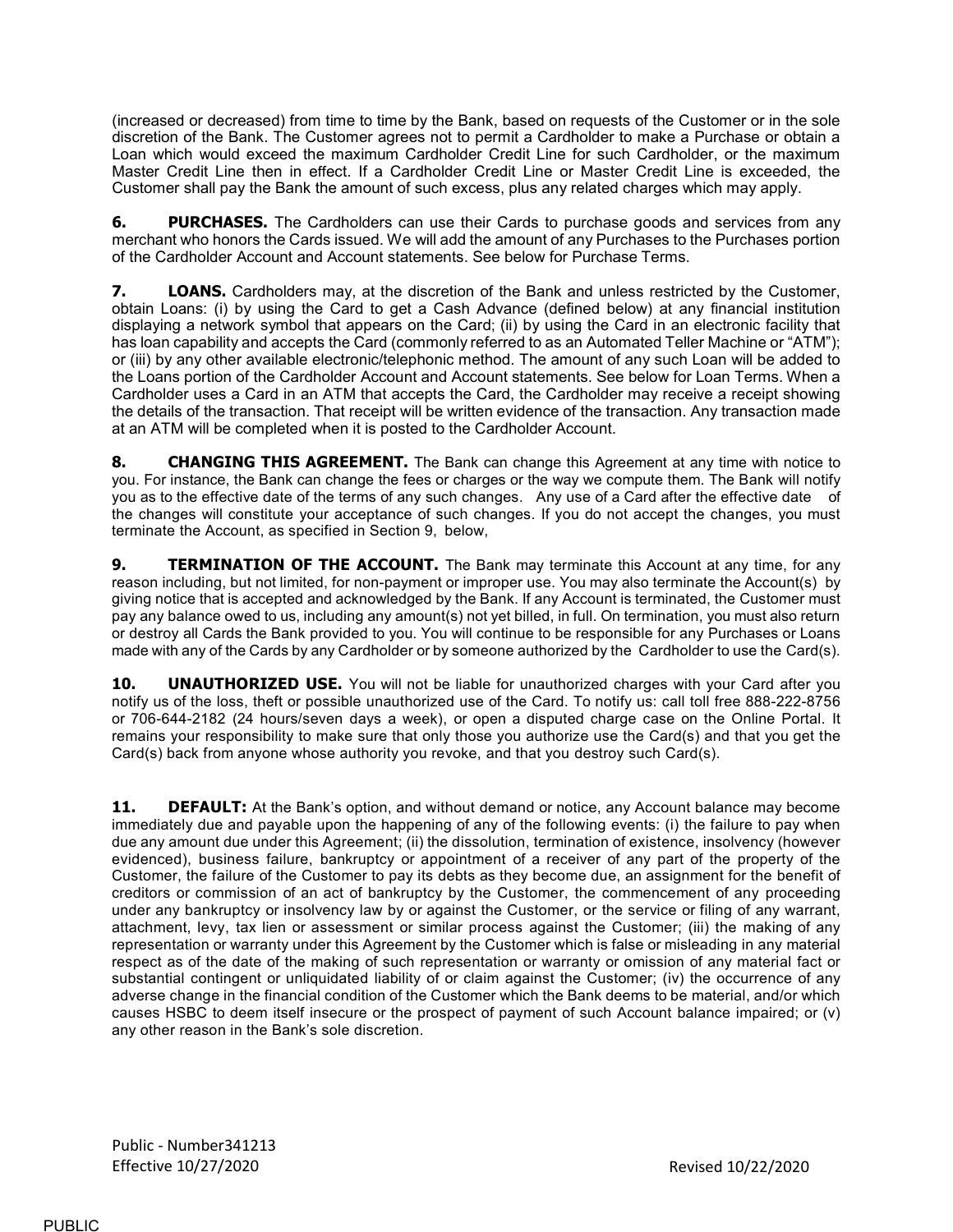12. RESULTS OF DEFAULT. If any Account is in default the Bank may, without telling you in advance: (i) refuse to authorize any Purchase or Loan, (ii) reduce or suspend your Master Credit Line or any Cardholder's Credit Limit; or (iii) declare the entire balance due at once, in which case neither you nor any Cardholder will have any further right to make Purchases or get Loans on your Account, and the Customer will be obligated to pay Bank at once the balance outstanding, including any accrued service or interest charges or other fees.

13. **EFFECTIVE DATE.** If this Agreement is for a new Account, it takes effect on the date of first use of any Card. If this is a renewal or replacement Agreement on an existing Account, this Agreement takes effect immediately.

**14. APPLICABLE LAW.** This Agreement and your Account are governed by the laws of the State of Virginia, as well as applicable laws and regulations of the United States.

**15. COLLECTION COSTS.** Customer agrees, if the entire balance is declared due and payable on any Account, to pay our actual collection costs, including, if we refer the case to an attorney, a reasonable attorney's fee and any applicable court costs. In addition, Customer agrees to pay any pre-judgment and/or post-judgment interest which may be assessed on such balance.

**16. REFUSAL TO HONOR CARDS.** The Bank is not responsible for any refusal or failure to honor the Card, whether due to lack of authorization, a merchant's or financial institution's actions, an interruption in the communications system, computer malfunction, clerical error, or other circumstances beyond control of the Bank.

**17. OTHER BENEFITS.** Cardholders may be entitled, without additional charge, to certain additional benefits and services as described in the pamphlets enclosed with this Agreement, which may be amended, modified, or terminated at any time. Cardholders should read the pamphlets carefully to determine how and when they may take advantage of each additional benefit or service.

**18. ACCOUNT MONITORING.** We may review the manner of payment of this Account, other accounts in your name and your credit report in general from time, to time. As a result of such review, we may adjust or terminate your Master Credit Line or any Cardholder Credit Line, if your creditworthiness has declined to a level we deem unsatisfactory, improved or for any other reason in our sole and absolute discretion. Also as a result of such review, we may modify your fees and charges. You will be notified in writing in the event of any such action, in accordance with the terms of this Agreement and applicable law.

19. MONTHLY STATEMENTS. The Bank will bill you at your address of record at the Bank, for Purchases and Loans on the Account or Cardholder Accounts (depending on the invoicing option chosen) ("Monthly Statement"). Even if Cardholders receive and pay these invoices, only the Customer is liable to the Bank. Each Monthly Statement will show the details of the transactions on the Account or each Cardholder Account the amount owed and when payment is due. You may have the choice of two different billing options:

- (a) "Cardholder Invoicing": If you have chosen Cardholder Invoicing, a statement reflecting the balance owed for the transactions of that Cardholder will be issued for each Cardholder Account. While the Customer remains jointly and severally liable for the entire Account and the Master Credit Line, under Cardholder Invoicing, payment of the outstanding balance of each Cardholder Account is expected to be received from the Cardholder. For Cardholder Invoicing, payments received will be applied to the Account and credited to each Cardholder Account so such payment is reflected in the amount of available credit under the applicable Cardholder Credit Line.
- (b) "Consolidated Invoicing": If you have chosen Consolidated Invoicing, one statement reflecting all transactions will be issued. The transactions of each Cardholder may also appear on Cardholder Account statements sent to Cardholders for informational purposes only. Under Consolidated Invoicing the full payment of the outstanding balance of the Account is expected from the Customer.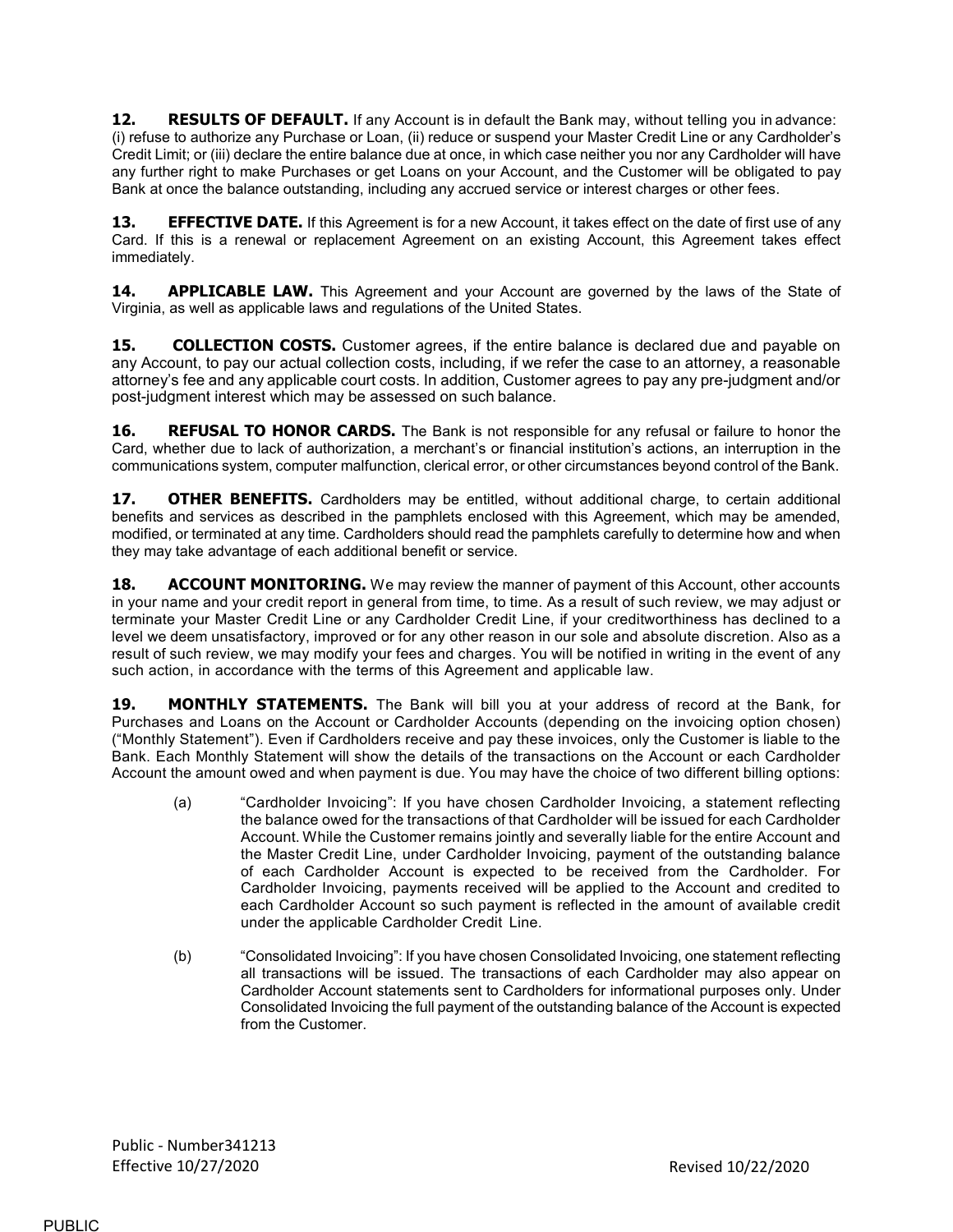#### 20. ONLINE PORTAL ACCESS.

- (a) HSBC will provide an online portal ("Online Portal") access to the Customer, which will give the Customer self-service management features for the Account. The Online Portal will permit Customer to:
	- (i) open, close or suspend Cardholder Accounts,
	- (ii) act as the Customer's authorized representative in administering the Account,
	- (iii) change Cardholder Credit Limit; and
	- (iv) conduct other administrative card-related activities.
- (b ) The Customer agrees to use the Online Portal only for managing the Account. The Customer accepts and agrees to be bound by the terms and conditions in any links at the bottom of the home page of the Online Portal, and acknowledges that each user of the Online Portal will be required to accept such terms and conditions.

The Customer assumes sole responsibility and liability for all requests, changes, and modifications made to any Accounts that are initiated through the Online Portal, and will indemnify and hold HSBC harmless from any claims relating to such access. The Customer understands that the information available through the Online Portal is updated periodically and therefore, at any point in time, may not reflect the information in HSBC's records at such time.

- (c) The Online Portal is made available only for the internal use of the Customer, and may not be otherwise copied, displayed, distributed, downloaded, disassembled, reverse engineered, modified, published, transmitted, incorporated in other products or services, or otherwise used for public or private or Corporate purposes, without express written permission from HSBC.
- (d) HSBC will enroll user ID(s) and issue passwords to the Primary Applicant, who shall be the Account Administrator for the Online Portal. The Account Administrator shall, in turn, establish similar login credentials for each of the Customer's authorized users and Cardholders (together or separately, "Cardholders") for accessing and using the Online Portal. The Customer shall, and shall ensure that each of its Cardholders:
	- (i) use each user ID only for the purposes of accessing and using the Online Portal and not use the user ID for any other purpose, save and except for the administration of the Account by the Account Administrator and the purposes set out above, as applicable;
	- (ii) not send or disclose its user ID(s) to any other person or entity or store it in a manner that would reasonably allow another person or entity to obtain access to such user ID;
	- (iii) comply with all directions issued by the Online Portal operator and/or HSBC pertaining to use of any user ID and access to and use of the Online Portal;
	- (iv) not keep any user ID in any form, whether encoded or unencoded, in a location where it is capable of being copied or used by any person or disclose a user ID to any other person;
	- (v) keep any computer on which any user ID is stored physically secure and take all necessary precautions (including without limitation, when downloading and running third party Accounts off the internet) to protect any computer from viruses or Accounts which might make any user ID on the computer accessible to third parties; and

Public - Number341213 Effective 10/27/2020 Revised 10/22/2020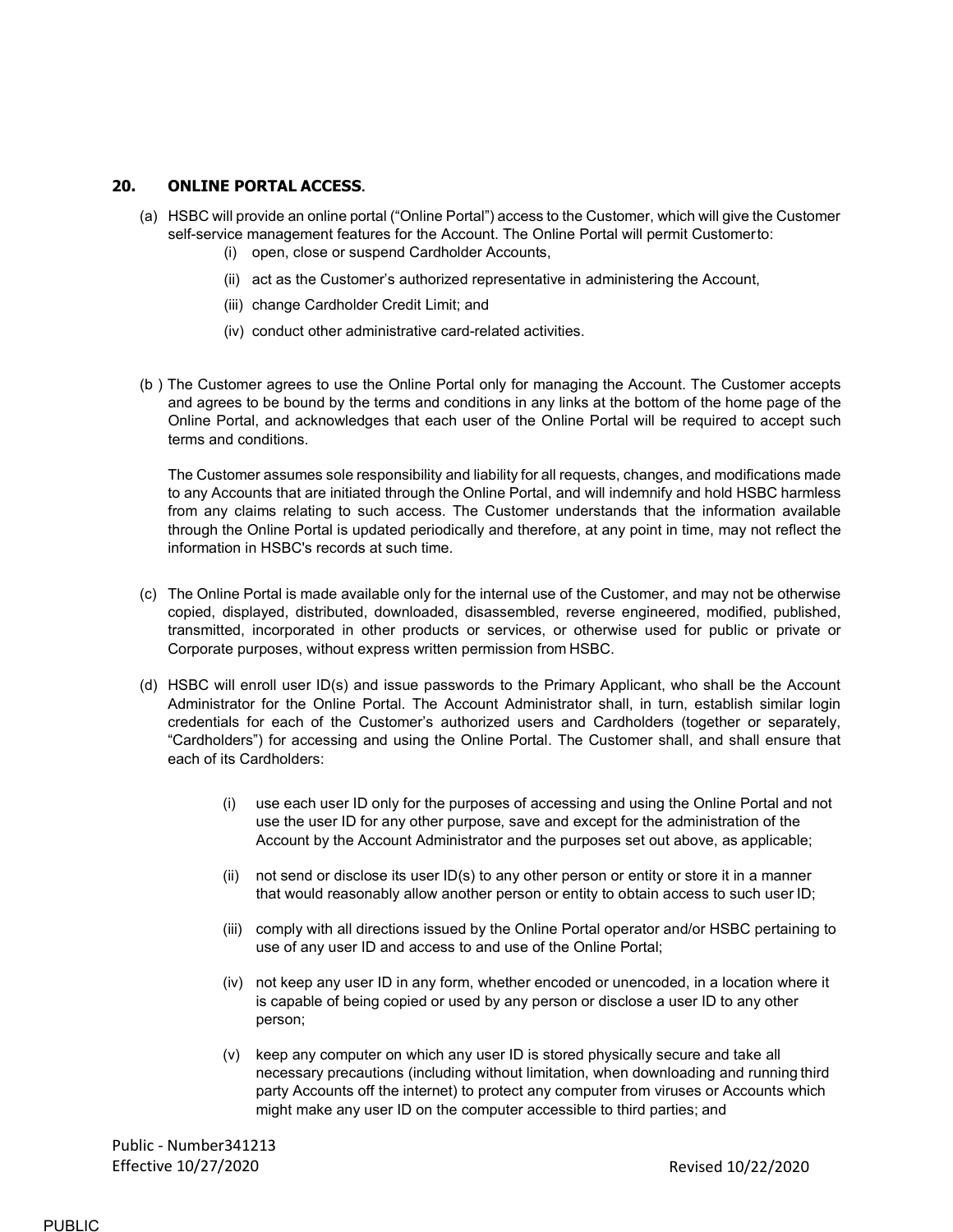- (vi) immediately notify HSBC if the Customer, Account Administrator, or any Cardholder becomes aware:
	- (A) that any user ID has been compromised or has become known to an unauthorized third party; or
	- (B) of any unauthorized use of any user ID.
- (e) The Customer shall, and shall ensure that its Account Administrators and Cardholders, abide by all applicable data protection and privacy laws, regulations and codes of practice in its access to and use of the Online Portal, as applicable.
- (f) HSBC and/or the Online Portal provider has the right to immediately suspend or revoke the Customer's, its Account Administrators', or Cardholders' access to and use of the Online Portal, or any of them, with or without notice and with or without cause.
- (g) Upon the termination of any agreement between HSBC and the Online Portal provider that enables HSBC's Customers to make use of The Online Portal, or any of them, HSBC shall give prior notice of such termination to the Customer where reasonably practicable and if permitted by law.
- (h) The Customer shall indemnify HSBC against all claims, liabilities, costs, expenses, loss and damage suffered or incurred by HSBC as a result of or in connection with the Customer, its Account Administrators or Cardholders failing to comply with these terms and conditions or their use of or access to the Online Portal. The Customer is responsible, at its own expense, for obtaining, installing, maintaining, and operating all Internet access services, any computer hardware or software necessary for accessing and utilizing the Online Portal, and for providing appropriate security with respect thereto. HSBC will not be liable for any errors, failures, interruptions, or security breaches in Customer's internet services, any data that is lost or destroyed in connection with the use of the Online Portal, or the Customer's inability to use the Online Portal due to a mechanical failure of hard drives, personal computers, servers or other systems or hardware of Customer or any third party.

## 21. CONFIDENTIALITY AND DATA PROTECTION.

#### **Definitions**

- a. Confidential Information means any information, about or relating to either party or members of its group, received or accessed by the other party in the course of the relationship established by them pursuant to this Agreement, including without limitation, the business, operations, Personal Data or Customers of the disclosing party or members of its group and the provisions of this Agreement.
- b. **Customer Information** means Personal Data, Confidential Information, and/or Tax Information of or in relation to either the Customer or a Connected Person.
- c. Personal Data means any data relating to an individual and allowing the identification of that individual, and such other data which is protected by local Data Protection Legislation.

### Collection and Use of Customer Information

Public - Number341213 Effective 10/27/2020 **Revised 10/27/2020** Revised 10/22/2020